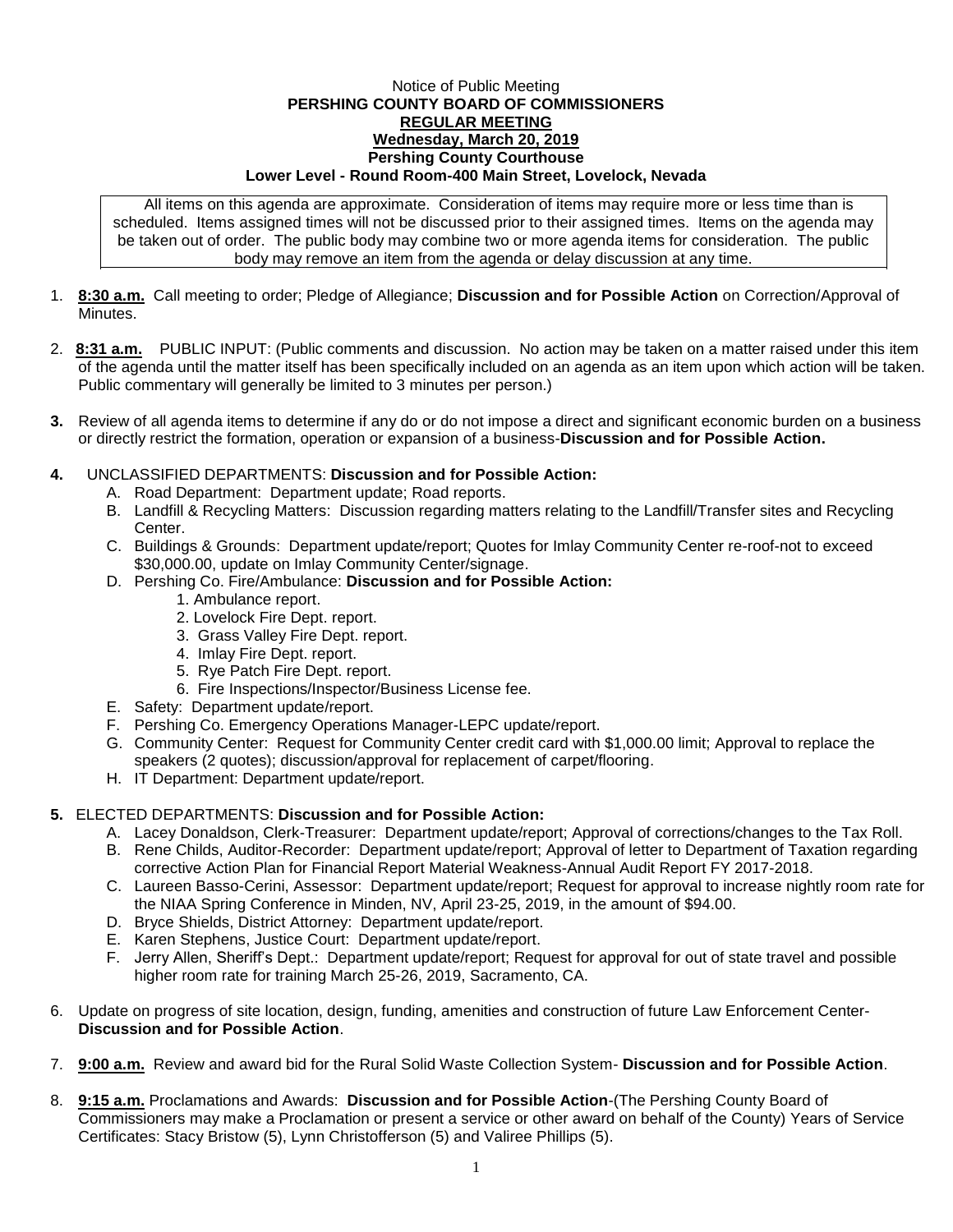- 9. Grass Valley Advisory Board: Update on matters relating to the Grass Valley area.
- 10. Derby Field Airport: Update on matters relating to the Derby Field Airport.
- 11. Board appointments/resignations: 911 Committee; Recreation Board; Museum; Cemetery- **Discussion and for Possible Action.**
- 12. Litigation Meeting.
- 13. Appointment of Public Guardian for Pershing County- **Discussion and for Possible Action.**
- 14. Report from Legal Counsel.
- 15. The Board of County Commissioners may meet in a closed labor session pursuant to NRS 288.220 to meet with the County's labor representative regarding labor negotiations.
- 16. Report from Administrative Assistant-County Commissioner's Office/HR: **A)** Labor Negotiations: Approve one of the following: 1) to contract with Jordan Walsh to continue representing Pershing County in labor and employment related matters, and authorize and direct Allison MacKenzie to release the County's files to Jordan Walsh as soon as possible; 2) County to remain with Allison MacKenzie, Ltd; 3) County to receive file and to select a new attorney unrelated to Jordan Walsh or Allison MacKenzie, Ltd; **B)** Approval of contract with Veronica Frenkel, Pathways Counseling, to provide mediation not to exceed \$4,500.00 - **Discussion and for Possible Action.**
- 17. Update on the Pershing County Economic Development and Conservation Act- **Discussion and for Possible Action.**
- 18. Items for future agendas- **Discussion and for Possible Action.**
- 19. Correspondence.
- 20. **10:30 a.m.** Kristoffer Fischer-Enterprise Fleet Management: Discussion regarding proposal to Pershing County to partner with Enterprise Fleet Management for county vehicles-**Discussion and for Possible Action.**
- 21. Matters of the Board for Discussion.

Board Member reports. Board Liaison reports. (Nevada Works, Safety, Hospital Board, Emergency Management, Cemetery, Recreation Board, WNDD, Pe. Co. Economic Dev./ , Community Center, Airport Advisory Board; Museum Advisory Board, Library Board, Senior Center Advisory Board, Central Nevada Water Authority, Planning Board, Broadband Advisory Board, 911 Committee, Solid Waste Management Recycling Advisory Board, Pe. Co. Volunteer Advisory Board, T. V. Board, Frontier Coalition, Humboldt River Water Basin Authority.)

- 22. PUBLIC INPUT: (Public comments and discussion. No action may be taken on a matter raised under this item of the agenda until the matter itself has been specifically included on an agenda as an item upon which action will be taken. Public commentary will generally be limited to 3 minutes per person.)
- 23. Approval of Vouchers-**Discussion and for Possible Action**.
	- **NOTICE:** The County Commission may by law receive information from legal counsel regarding potential or existing litigation involving a matter over which the County Commission has supervision, control, jurisdiction or advisory power, and such gathering does not constitute a meeting of the County Commission pursuant to Nevada Revised Statutes **241.015.**